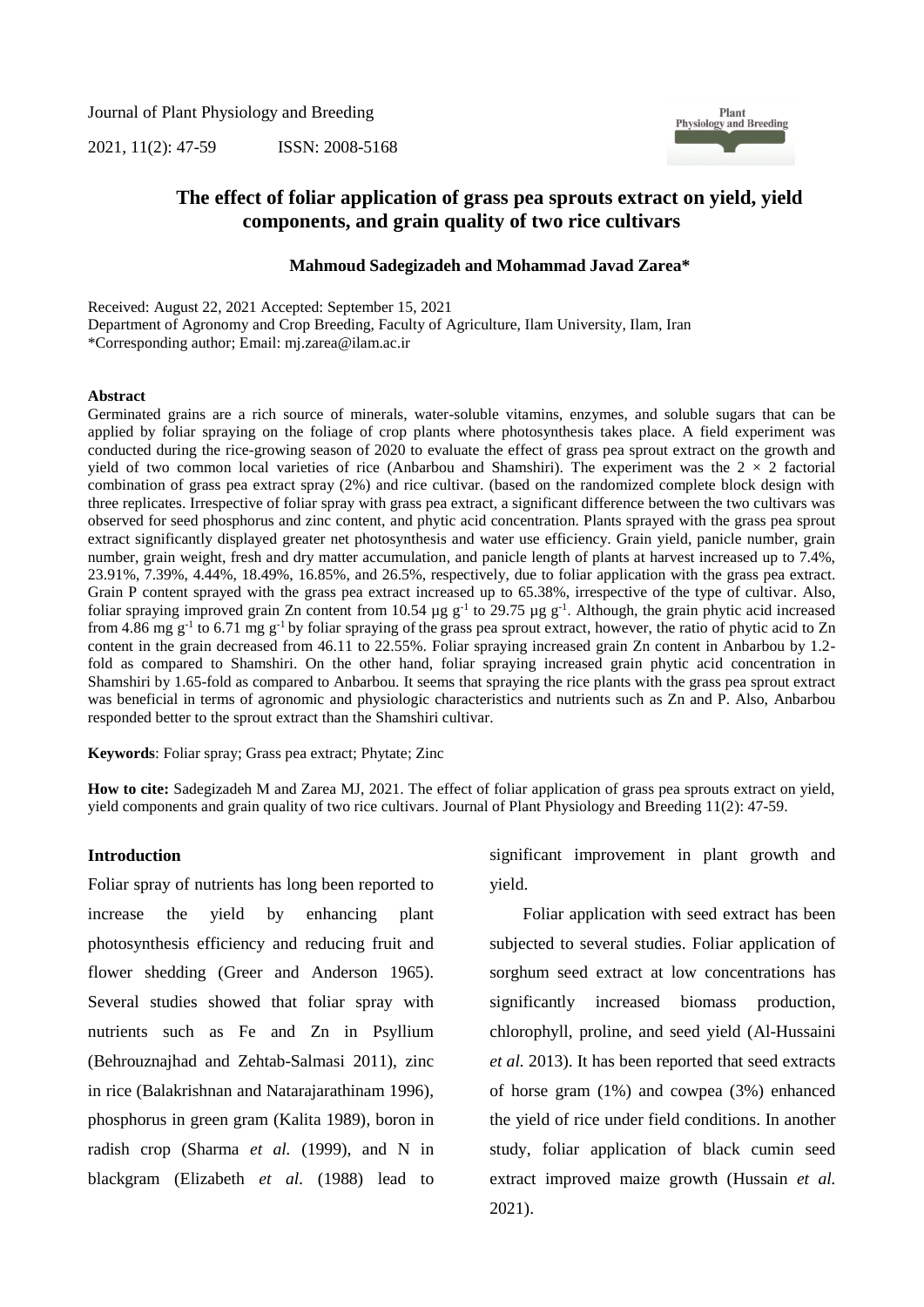*Lathyrus sativus* L., (grass pea), a member of the *Leguminosae*, is known as rich in nutrients. Among legumes, grass pea is a drought-tolerant crop and foodstuff in drought-prone areas of the world. Grass pea biochemical characteristics have been subjected to several studies (Akpinar *et al.* 2001; [Lisiewska](https://pubmed.ncbi.nlm.nih.gov/?term=Lisiewska+Z&cauthor_id=14727766) *et al.* 2003; Emre *et al*. 2010). Grass pea seeds are rich in nutrients for human and animal nutrition. Grass pea contains magnesium, calcium, phosphorus, iron, calcium, phytic, thiamine, vitamin C, riboflavin, carotenoids, beta-carotene, and chlorophylls [\(Lisiewska](https://pubmed.ncbi.nlm.nih.gov/?term=Lisiewska+Z&cauthor_id=14727766) *et al.* 2003).

Seed sprouting is the process of seed soaking, and then allowing the drained soaked seed to germinate (Veerappan *et al*. 2019). Soaking seed triggers the activation of enzymes, breaking proteins into amino acids, converting carbohydrates and fats into simple sugars, and creating water- soluble vitamins such as vitamin C and B complex (Vidal-Valverde *et al.* 2002; Veerappan *et al.* 2019). According to Augustin and Klein (1989), after seed germination, the content of potassium, zinc, and phosphors increases, however, Obizoba and Egbuna (1992) reported that Cu, Fe, and Zn increase in the germinating seeds but P concentration decreases. Germinating seeds are also a rich source of phytase (Eskin and Wiebe 1983) and α-amylase (Uriyo 2001). Eskin and Wiebe (1983) reported that phytate and phytase activity are changing during the germination of the Faba bean. Seaweed extract has been shown to act as a biostimulant for green gram (Kavipriya *et al.* 2011).

Rice micronutrient levels are among the factors that impact "hidden hunger" and food safety (Shi *et al.* 2020). Luo *et al.* (2020) reported that foliar application of ornithine significantly improved fragrant rice grain yield, seed-setting rate, 1000-grain weight, photosynthetic pigments, net photosynthesis, and grain protein content. Mo *et al.* (2016) applied different combinations of plant growth regulators, brassinolide, salicylic acid, fulvic acid, and calcium chloride on directseeded super and non-super rice seedlings and exposed them to chilling stress. There was a synergistic effect of all plant growth regulators on mitigating low-temperature stress in both rice types. The combination of various growth regulators improved seedling survival rates, seedling dry weight, root morphology, leaf area, and seedling height of both rice cultivars under low temperature by improving proline content, lowering lipid peroxidation, and modulating antioxidant enzymes. Saha *et al.* (2020) evaluated the possibility of enhancing zinc and iron bioavailability in 26 popularly grown rice cultivars. The application of zinc through the soil and foliar means could reduce the phytate/Zn ratio and improved Zn dense grains. Application of Zn fertilizers could also enhance the crude protein content of brown rice.

As compared to cereals, legumes are cultivated under the low chemical fertilizer input system. Therefore, organic sprout extract seems to be more suitable for these crops. Besides, seed extract is a cheap, eco-friendly, and feasible substitute for promoting plant growth (Veerappan *et al.* 2019). Thus, the objective of the present study was to evaluate the efficacy of foliar spraying of grass pea sprout on two traditional local rice cultivars (Anbarbou and Shamshiri) to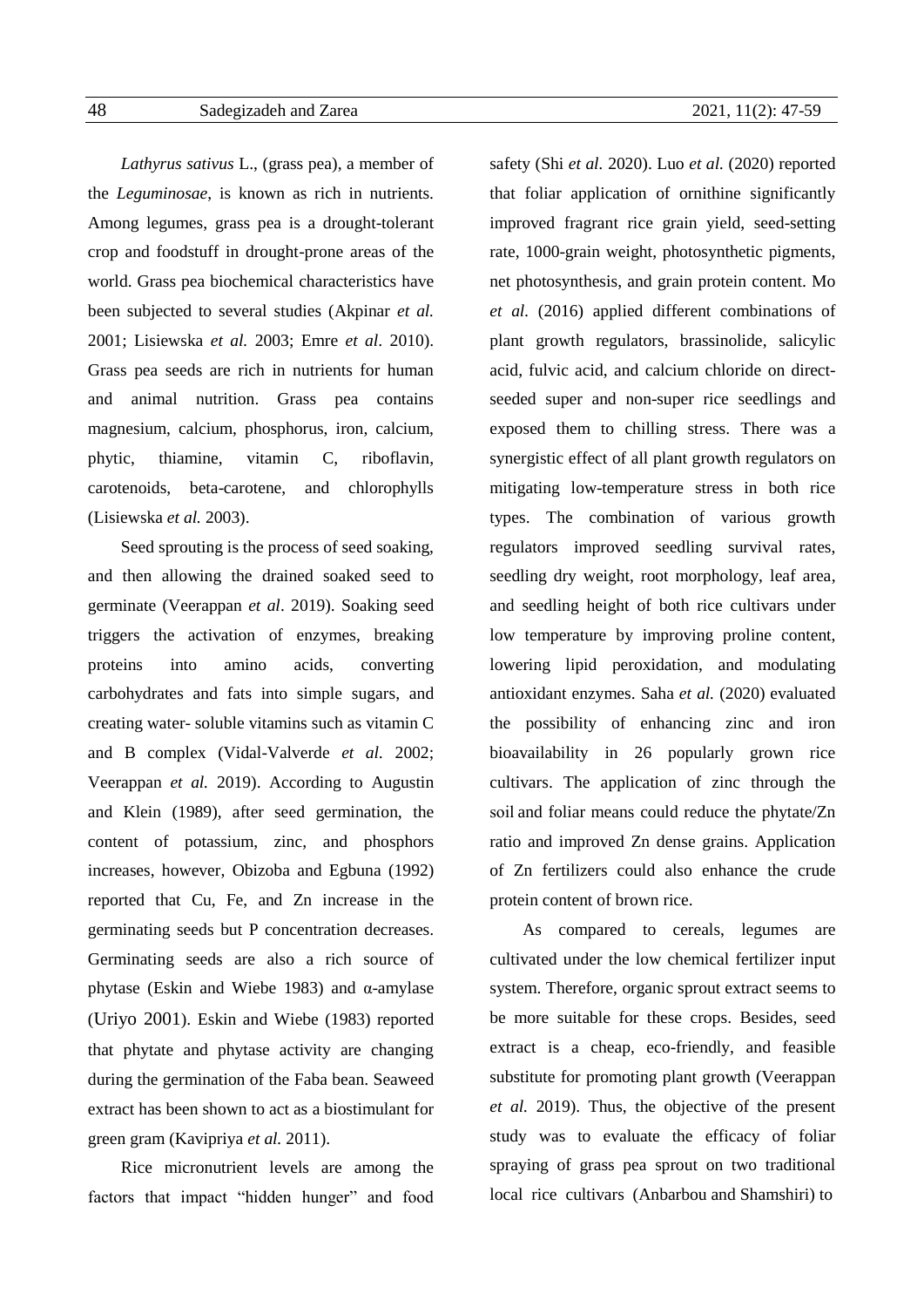achieve higher yield quantity and quality.

### **Materials and Methods**

### *Experimental site*

The field experiment was conducted during the rice-growing season of 2020 to study the effect of foliar spray with *g*rass pea (*Lathyrus sativus* L.) extract on grain yield and yield components. The experimental site was situated between the longitude of  $46°57'$  east and the latitude of  $33°78'$ north with the altitude of 1050 m above sea level in the eastern part of the Ilam province, Iran. The site is characterized by a semi-arid zone with a mean annual rainfall of 466 mm.

## *Preparation of grass pea sprouts extract*

Grass pea seeds were surface sterilized in 70% ethanol for 3 min and in 3% sodium hypochlorite solution for 10 min. Surface sterilized seeds were then rinsed several times in distilled water. Grass pea was then soaked overnight till sprouting. Sprouted seeds (100 g) were ground in a mixergrinder, using 100 ml of distilled water. Sprout extract (100% concentration) was obtained by squeezing the ground substance through a cloth bag. Total soluble sugars and soluble protein content of the grass pea sprout were estimated following the methods of Dubois *et al.* (1956) and Lowry *et al.* (1951), respectively. Grain phosphorus content was determined according to the ammonium vanadate-molybdate method described by Chapman and Pratt (1961). Phytate concentration was measured according to Haug and Lantzsch (1983). Grain was first grounded. 0.2M HCl solution was used to dissolve the grounded grain. The solution was centrifuged for 30 min at 13000 rpm at room temperature. About 1 ml of the supernatant was taken and used for phytate concentration according to the method of Haug and Lantzsch (1983). Total nitrogen was measured, using the Kjeldahl method. Fe was estimated by atomic absorption spectrophotometry. Biochemical analysis of grass pea sprout extract showed total soluble sugars of 0.98%, soluble protein of 2.87%, and iron, zinc, nitrogen, and phosphorus content of 8.9, 78, 89, and 398 mg 100 ml, respectively.

### *Nursery growing and field experiment*

The experiment was a  $2 \times 2$  factorial combination of grass pea extract spray (2%) and rice cultivar (Anbarbou and Shamshiri) arranged in a randomized complete block design with three replicates. Grass pea sprouts extract was applied at the 2% concentration based on a preliminary in vitro and pot experiment. In a preliminary study, we studied the effects of foliar spray of grass pea sprout extract on the early growth of rice. A higher concentration of sprout extract was found to be toxic and led to a reduction in plant growth.

The seedlings of the two varieties were planted in a nursery near the main paddy field. Seeds were planted in the nursery with the local traditional method as follows: seeds were placed in gunny bags and put into the tap water for 48h. Gunnysacks of seeds were then placed under warm conditions to accelerate the seed germination. Seeds were then planted at the rate of 1.5 kg per plot of 2 m  $\times$  2 m in size. In all the nursery plots 500 g phosphorus per plot from the source of triple superphosphate was applied. The rice seedlings were grown in the nursery for 45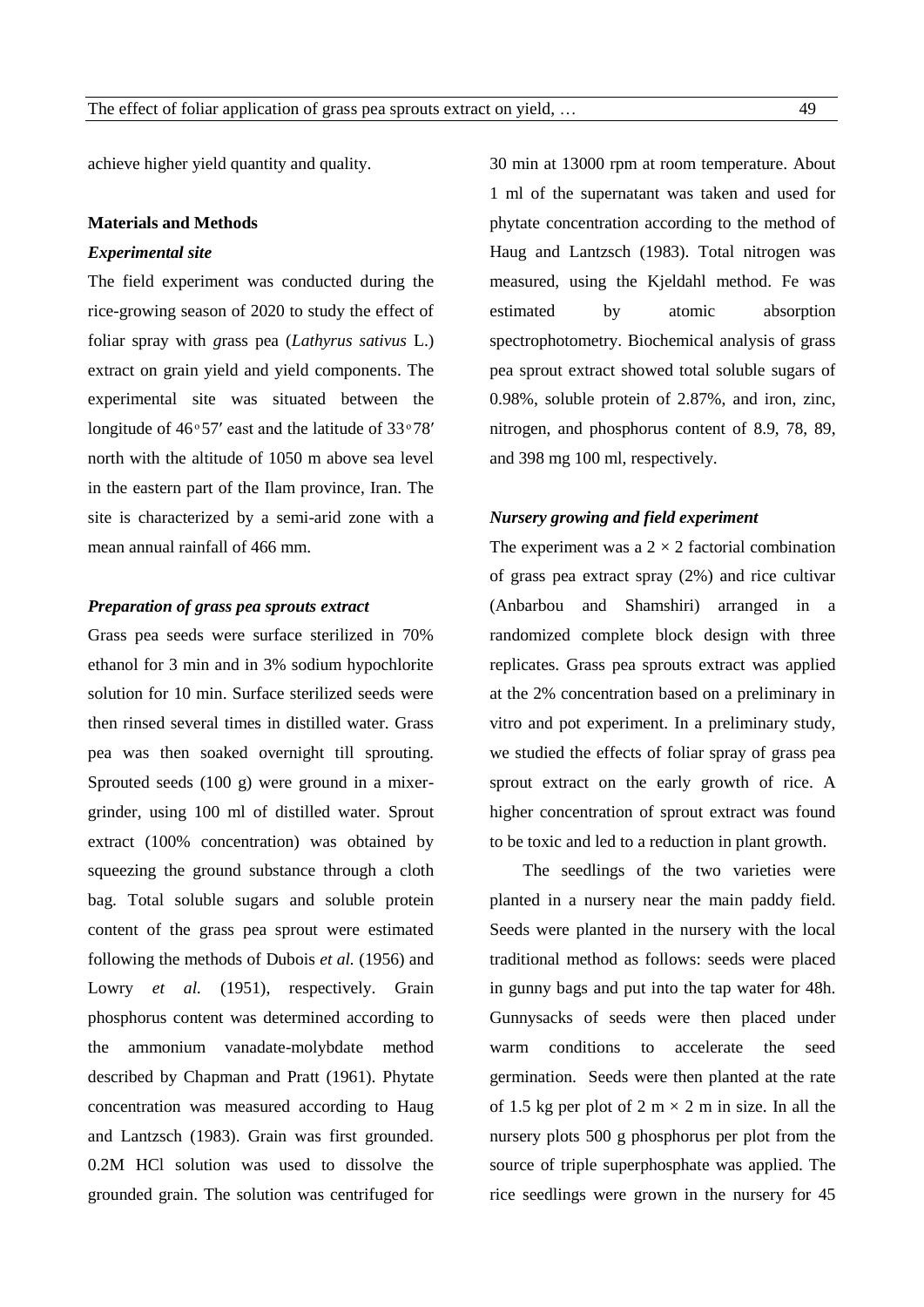days and then were transplanted into the main field in standing water on  $7<sup>th</sup>$  June 2020. Six seedlings per hill were transplanted into the puddle field at the plant to plant and row to row the spacing of 20 cm in a  $2 \times 3$  m plot size. Nitrogen and phosphate fertilizer were applied to the main field at the rates recommended. All plots received 0.5 kg N ha<sup>-1</sup> as urea (46%) and 0.5 kg  $P_2O_5$  ha<sup>-1</sup> as superphosphate triple. Urea was applied in two equal splits, 250 g per plot at the time of transplanting as basal dressing and 250 g per plot before heading as a top dressing. The field was kept flooding with a water depth of 12 cm. Water in the main field was maintained by fresh water and was drained out every second day, according to the local traditional method. Foliar spraying with 2% grass pea extract was done at the early flowering stage (Boonchuay *et al.* 2013). Photosynthesis rate and the mineral status has been improved due to the foliar spray of organic extract at tillering and flowering stage in rice (Sultana *et al.* 2001). Unsprayed plots were sprayed with tap water.

At harvest, grain yield, panicle number per plant, seed number per panicle, and 1000-grain weight were recorded in each plot in the main field. To determine the grain yield,  $1 \text{ m}^2$  of the inner rows from each plot was harvested at grain maturity. Spike number, kernel weight, and kernel number per panicle per plant were determined from a subsample of 5 plants from the interior row of each plot. At the flowering stage, net photosynthesis  $(P_N)$  and water use efficiency (WUE) were measured using a portable plant photosynthesis meter (Korea Tech Inc., Seoul, Korea). Soil Zn content was measured before the

experiment was carried out. Seeds of both rice cultivars were analyzed for the zinc and phosphorus level. Seeds were also analyzed for phytic acid. P in seeds was determined by the vanadat-molybdate colorimetric method. Zinc in seeds was measured by the atomic absorption spectrometer method.

### *Statistical analysis*

F-test was carried out to test the significance of treatment differences at 5% level of probability, using the PROC ANOVA procedure of SAS, by SAS software version 9.1. The least significant differences were calculated to identify the differences among treatment means at the 0.05 probability level.

### **Results**

# *Effect of foliar spray with the grass pea sprout extract on grain yield and other agronomic attributes*

Plant height, tiller number, leaf number, and leaf length of the two cultivars at the initial heading (just before foliar spraying) are shown in Table 1. Plant height was the only trait that was significantly affected by the type of cultivar.

The main effects of spraying with the grass pea sprout extract and rice cultivar and their interaction for grain yield, panicle number, grain number, grain weight, plant fresh weight, plant dry matter, and panicle length of plants at harvest are shown in Table 2. Interaction cultivar  $\times$  foliar application was not significant for the abovementioned traits. All of the traits were significantly affected by the foliar spraying. Grain yield, panicle number, grain number, grain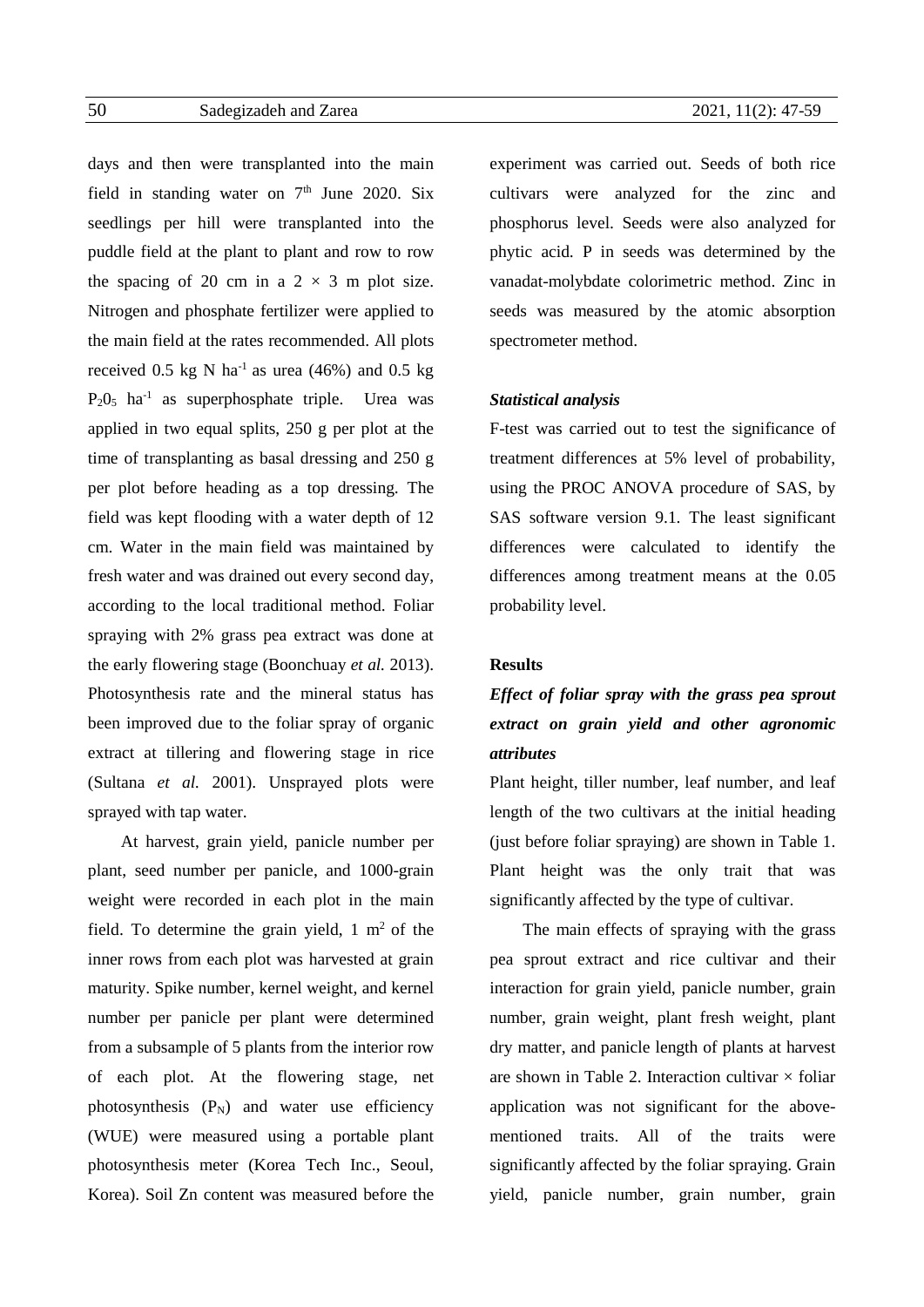weight, plant fresh weight, plant dry matter, and panicle length increased up to 7.4%, 23.91%, 7.39%, 4.44%, 18.49%, 16.85%, and 26.5%, respectively due to foliar application with the grass pea extract. The effect of cultivar on grain yield, grain weight, grain number, and panicle

length was significant. The cultivar Anbarbou had significantly higher grain yield and grain weight as compared to Shamshiri. Anbarbou also produced heavier seeds than Shamshiri (Table 2). However, the panicle length of Shamshiri was significantly higher than Anbarbou.

Table 1. Plant height, tiller and leaf numbers per plant, and leaf length of two local rice cultivars (Anbarbou and Shamshiri) measured at initial heading, before foliar spraying with the grass pea sprout extract

| <u>une onument, measures as minut neaumy, serore roma spraying while the grass pea sproat entire</u> |              |                            |                            |             |
|------------------------------------------------------------------------------------------------------|--------------|----------------------------|----------------------------|-------------|
|                                                                                                      | Plant height | Tiller number              | Leaf number                | Leaf length |
|                                                                                                      | (cm)         | $(g$ plant <sup>-1</sup> ) | $(g$ plant <sup>-1</sup> ) | cm)         |
| Cultivar                                                                                             |              |                            |                            |             |
| Anbarbou                                                                                             | 110.6        | 5.68                       | 15.96                      | 31.33a      |
| Shamshiri                                                                                            | 103.7        | 5.81                       | 13.96                      | 31.66a      |
| P-value in the                                                                                       | 0.006        | 0.8                        | 0.07                       | 0.86        |
| ANOVA table                                                                                          |              |                            |                            |             |
| CV(%)                                                                                                |              | 15.5                       | 11.2                       | 10.04       |
| $\Lambda NON/\Lambda$ onelygic of vertices                                                           |              |                            |                            |             |

ANOVA: analysis of variance

Table 2. Grain yield, grain attributes, and grain Zn content of two rice cultivars (Anbarbou and Shamshiri) after foliar spraying with the grass pea (*Lathyrus sativus* L.) extract at the panicle initiation stage

| Factors          | Grain<br>vield<br>$(kg ha^{-1})$ | Panicle<br>number<br>per<br>plant | Grain<br>number<br>per panicle | Grain<br>number<br>per hill | Grain<br>weight<br>(mg) | Fresh<br>weight<br>$(g$ plant <sup>-1</sup> ) | Dry<br>weight<br>$(g$ plant <sup>-1</sup> ) | Panicle<br>length<br>(cm) |
|------------------|----------------------------------|-----------------------------------|--------------------------------|-----------------------------|-------------------------|-----------------------------------------------|---------------------------------------------|---------------------------|
| Foliar spray     |                                  |                                   |                                |                             |                         |                                               |                                             |                           |
| Sprayed          | 4904                             | 5.7                               | 89.94                          | 3135                        | 23.25                   | 41.7                                          | 19.07                                       | 26.00                     |
| Not sprayed      | 4562                             | 4.6                               | 83.75                          | 2204                        | 22.26                   | 35.19                                         | 16.32                                       | 20.55                     |
|                  |                                  |                                   |                                |                             |                         |                                               |                                             |                           |
| Cultivar         |                                  |                                   |                                |                             |                         |                                               |                                             |                           |
| Anbarbou         | 4820                             | 5.2                               | 83.0                           | 2587                        | 24.86                   | 39.3                                          | 17.9                                        | 21.5                      |
| Shamshiri        | 4635                             | 5.1                               | 89.3                           | 2752                        | 20.65                   | 37.6                                          | 17.4                                        | 25.1                      |
| P-value in the   |                                  |                                   |                                |                             |                         |                                               |                                             |                           |
| ANOVA table      |                                  |                                   |                                |                             |                         |                                               |                                             |                           |
| Foliar spray (F) | 0.0042                           | 0.0015                            | 0.0117                         | 0.0022                      | 0.0001                  | 0.0002                                        | 0.0002                                      | 0.0004                    |
| Cultivar $(C)$   | 0.046                            | 0.66                              | 0.043                          | 0.40                        | 0.0001                  | 0.088                                         | 0.20                                        | 0.0036                    |
| $C \times F$     | 0.57                             | 0.35                              | 0.88                           | 0.33                        | 0.83                    | 0.47                                          | 0.25                                        | 0.06                      |
| CV(%)            | 2.71                             | 6.8                               | 5.18                           | 2.64                        | 11.85                   | 3.73                                          | 3.2                                         | 5.7                       |

ANOVA: analysis of variance

## *Effect of foliar spray with the grass pea sprout extract on Zn, P, and phytic acid*

The main effects of spraying with the grass pea sprout extract and rice cultivar for grain zinc and

phosphorus content, and phytic acid of plants at harvest were significant (Table 3). Interaction of cultivar  $\times$  foliar spraying with the grass pea sprout extract was significant only for grain Zn content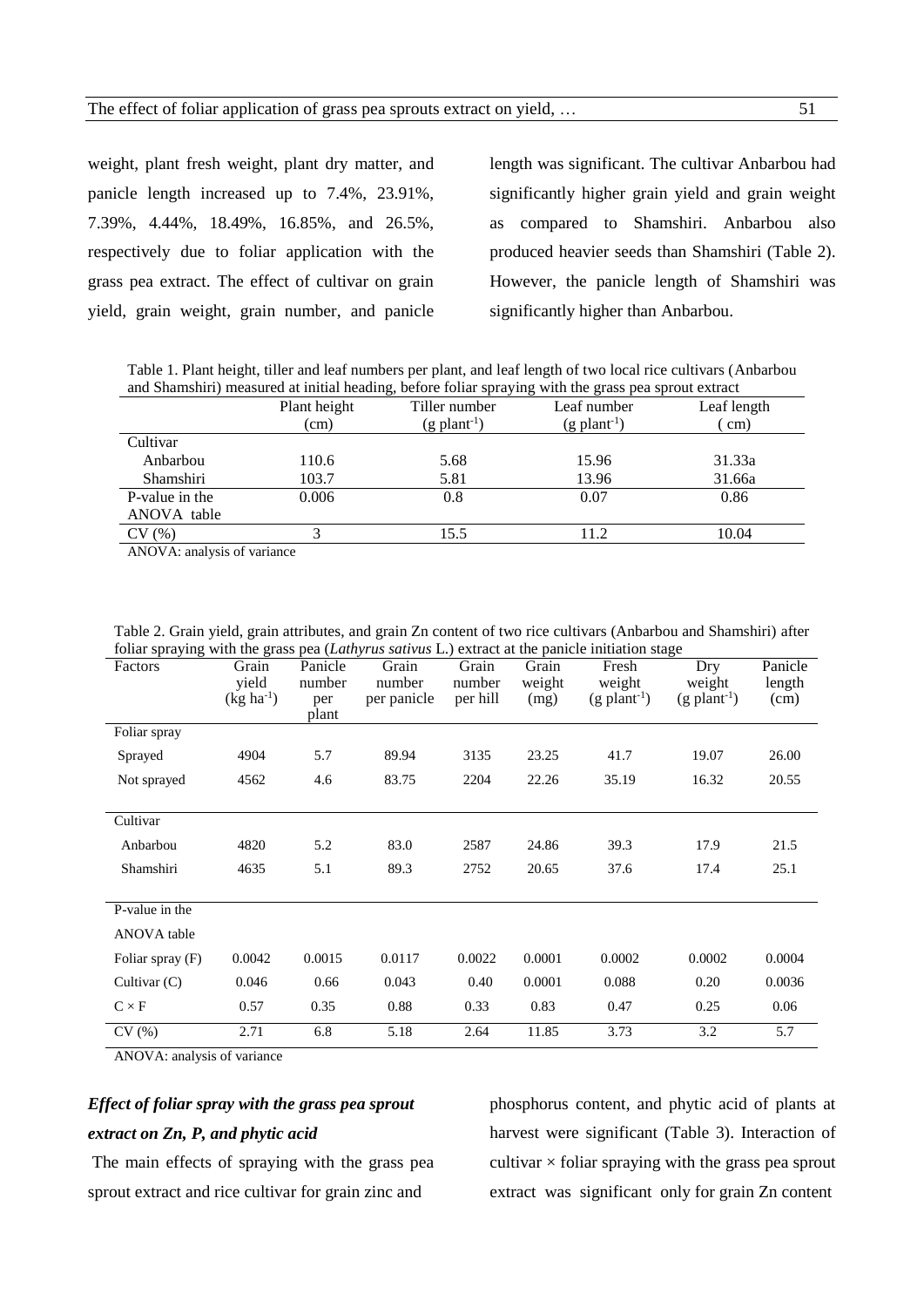and phytic acid but not for the grain P content (Table 3). The Zn concentration of Anbarbou was 17.29% higher than the Shamshiri cultivar. Foliar spraying with the grass pea sprout extract increased grain Zn content from 10.54  $\mu$ g g<sup>-1</sup> to 29.75  $\mu$ g g<sup>-1</sup> (Table 3). This increase was more pronounced in the Anbarbou cultivar as compared to Shamshiri (Figure 1). Irrespective of rice cultivars, foliar spraying with the grass pea sprout extract increased grain phytic acid by 38% (Table

3). The cultivar Shamshiri had a significantly higher level of phytic acid in seeds (29.9%) as compared to Anbarbou. Foliar spraying increased grain phytic acid concentration in cultivar Shamshiri by 1.65-fold but this increase was lower in Anbarbou (Figure 2). On the other hand, the ratio of phytic acid to Zn content decreased from 46.11 to 22.55%, averaged over the two varieties. P content of seeds sprayed with the grass pea sprout extract increased up to 65.38%.

Table 3. Grain zinc and phosphorus and phytate content of two rice cultivars (Anbarbou and Shamshiri) after foliar spraying with the grass pea (*Lathyrus sativus* L.) extract at the panicle initiation stage

| playing with the grupp peu (Bantyrius santrus El) extruer at the pumere intriation stuge<br>Factors | Grain Zn content | Grain P content | Phytate       |
|-----------------------------------------------------------------------------------------------------|------------------|-----------------|---------------|
|                                                                                                     | $(mg kg-1)$      | $(\% )$         | $(mg g^{-1})$ |
| Foliar spray                                                                                        |                  |                 |               |
| Sprayed                                                                                             | 29.75            | 0.43            | 6.71          |
| Not sprayed                                                                                         | 10.54            | 0.26            | 4.86          |
|                                                                                                     |                  |                 |               |
| Cultivar                                                                                            |                  |                 |               |
| Anbarbou                                                                                            | 21.7             | 0.32            | 5.01          |
| Shamshiri                                                                                           | 18.5             | 0.37            | 6.51          |
|                                                                                                     |                  |                 |               |
| P-value in the ANOVA table                                                                          |                  |                 |               |
| Foliar spray $(F)$                                                                                  | 0.0001           | 0.0001          | 0.0001        |
| Cultivar $(C)$                                                                                      | 0.0001           | 0.0198          | 0.0005        |
| $C \times F$                                                                                        | 0.0001           | 0.3344          | 0.0272        |
| CV(%)                                                                                               | 1.76             | 7.8             | 6.3           |

ANOVA: analysis of variance

## *Effect of foliar spray with the grass pea sprout extract on* **P<sup>N</sup> and WUE**

Foliar spray with the grass pea sprout extract had a significant effect on  $P_N$  and WUE (Table 4). Although, the cultivar Anbarbou had higher PN and WUE as compared to the cultivar Shamshiri, this difference was not significant. There was also no significant cultivar  $\times$  foliar spray interaction for these characteristics. Plants sprayed with the grass pea sprout extract displayed higher  $P_N$  and WUE (20.96 and 39% higher, respectively) as compared to the plants with no spraying.

## **Discussion**

#### *Grain yield and other agronomic attributes*

The effects of foliar application on grain yield were similar in both rice types. Rice seed after foliar application showed higher grain yield than the untreated control, which could be attributed to the improved yield components, because grain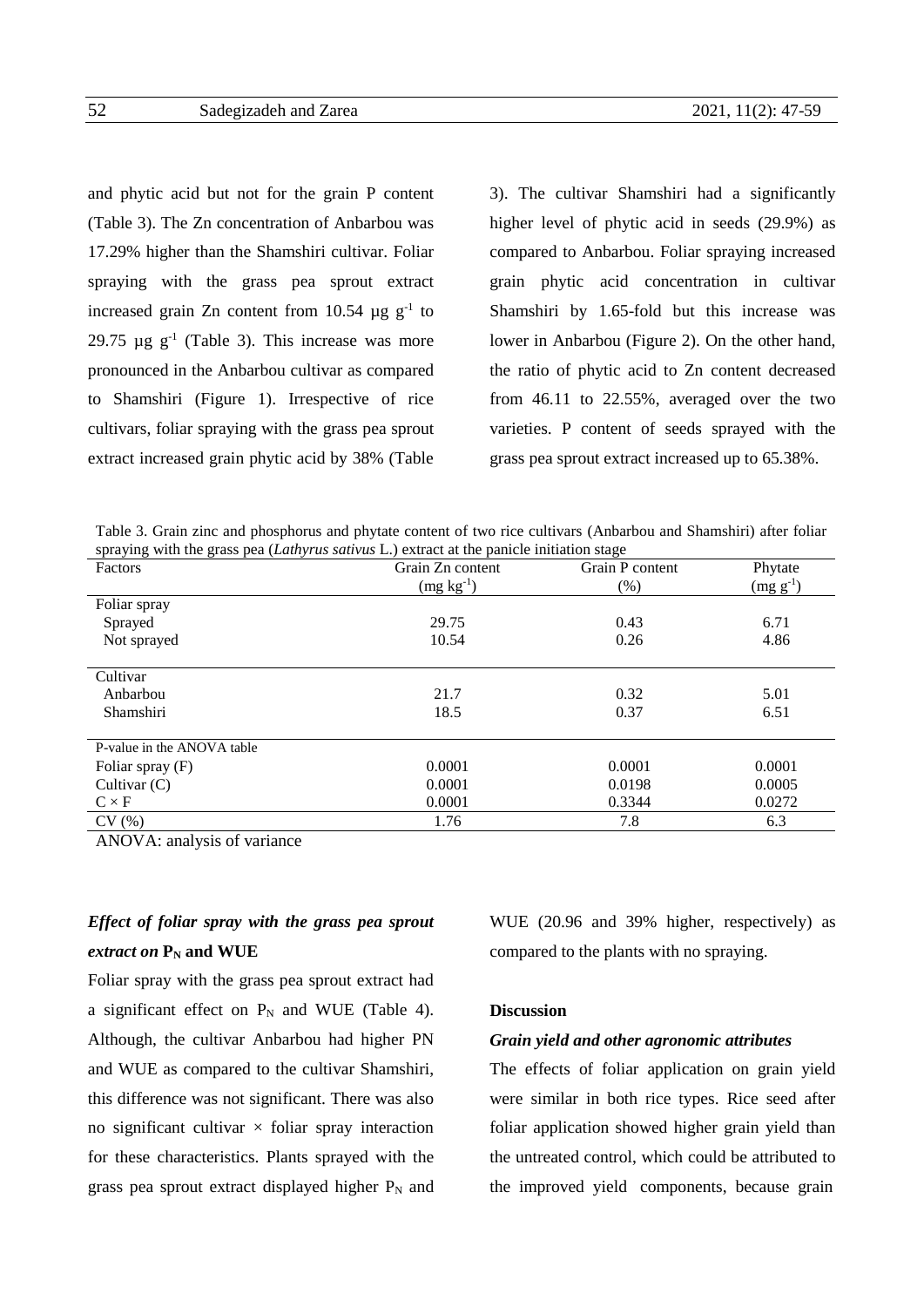| water use efficiency and net photosynthesis of two rice cultivars (Anoarbou and Shamshirf) |                                                  |                            |  |  |
|--------------------------------------------------------------------------------------------|--------------------------------------------------|----------------------------|--|--|
| Factors                                                                                    | Water use efficiency                             | Net photosynthesis         |  |  |
|                                                                                            | (µmol $CO_2$ mol <sup>-1</sup> H <sub>2</sub> 0) | $(\mu CO_2 m^{-2} S^{-1})$ |  |  |
|                                                                                            |                                                  |                            |  |  |
| Foliar spray                                                                               |                                                  |                            |  |  |
| Sprayed                                                                                    | 20.9                                             | 4.3                        |  |  |
| Not sprayed                                                                                | 15.0                                             | 2.5                        |  |  |
|                                                                                            |                                                  |                            |  |  |
| Cultivar                                                                                   |                                                  |                            |  |  |
| Anbarbou                                                                                   | 20.4                                             | 3.75                       |  |  |
| Shamshiri                                                                                  | 15.6                                             | 3.10                       |  |  |
|                                                                                            |                                                  |                            |  |  |
| P-value in the ANOVA table                                                                 |                                                  |                            |  |  |
| Foliar spray (F)                                                                           | 0.033                                            | 0.048                      |  |  |
| Cultivar $(C)$                                                                             | 0.349                                            | 0.089                      |  |  |
| $C \times F$                                                                               | 0.333                                            | 0.267                      |  |  |
| CV(%)                                                                                      | 15.76                                            | 10.2                       |  |  |

Table 4. Effect of foliar spraying with the grass pea (*Lathyrus sativus* L.) extract at the panicle initiation stage on water use efficiency and net photosynthesis of two rice cultivars (Anbarbou and Shamshiri)

ANOVA: analysis of variance

weight, grain number per panicle, panicle number per plant, and panicle length were significantly enhanced due to foliar application with the grass pea extract. Increased grain number per panicle can be attributed to the higher panicle length in the rice plants. The present study supports the findings of Balakrishnan and Natarajarathinam (1996) who found that Zn application increased grain yield in rice. Improved yield components followed by foliar spray with the grass pea extract can also be attributed to the rich source of minerals present in the grain extract. It has been previously proved that germinated grains (such as pulses grain) are rich sources of minerals, watersoluble vitamins, enzymes, and soluble sugars (Augustin and Klein 1989; Vidal-Valverde *et al.* 2002; Veerappan *et al.* 2019).

In an experiment, the positive effect of horse gram and cowpea extracts on rice growth and yield has been previously reported (Veerappan *et al.* 2019), however, to our knowledge, this is the first report that has been elucidated the effect of grass pea as the sprout extract on rice growth and yield. We used the extract of sprouted seed because it has been reported that seed sprouting triggers the activation of enzymes, breaking proteins into amino acids, converting carbohydrates and fats into simple sugars, and creating water-soluble vitamins such as vitamin C and B complex (Vidal-Valverde *et al.* 2002; Veerappan *et al.* 2019) that can act as bioactive substances (Veerappan *et al.* 2019). It has been also reported that the organic extract provided from sprouting seed is rich in mineral nutrients such as N, P, K, Zn, Fe, and Cu (Augustin and Klein 1989), and phytase (Eskin and Wiebe 1983) and  $\alpha$ -amylase (Uriyo 2001) that can be absorbed through the foliar application and results in the improvement of plant growth and yield (Veerappan *et al.* 2019). In the present study, grass pea extract contained total soluble sugars of 0.98%, soluble protein of 2.87%, and Fe, Zn, N, and P content of 8.9, 78, 89, and 398 mg 100 ml, respectively.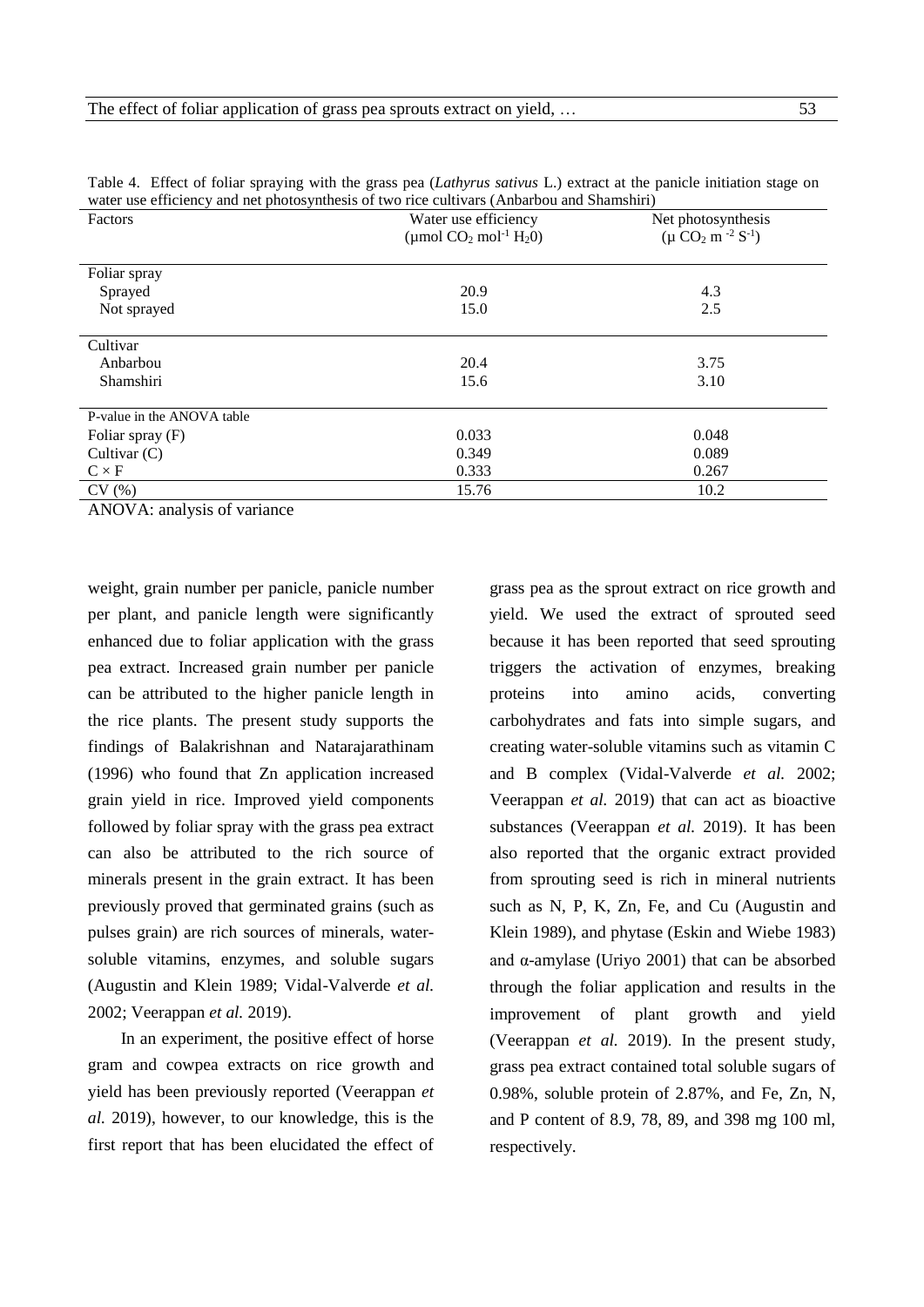

Figure 1. Effects of foliar spraying with the sprout grass pea extract on grain Zn content of two rice cultivars. Means followed by the same letter are not significantly different.



Figure 2. Effects of foliar spraying with the sprout grass pea extract on grain phytate content of two rice cultivars. Means followed by the same letters are not significantly different.

Sharma *et al.* (1999) reported that foliar application of boron increased the grain weight in radish. Foliar application of Zn solution has been reported to increase 1000-seed weight in cotton

(Rathinavel *et al.* 1999). Zinc serves as a component of proteins and other macromolecules (Brown *et al.* 1993) and has an important role in carbohydrate metabolism (Rehman *et al.* 2012),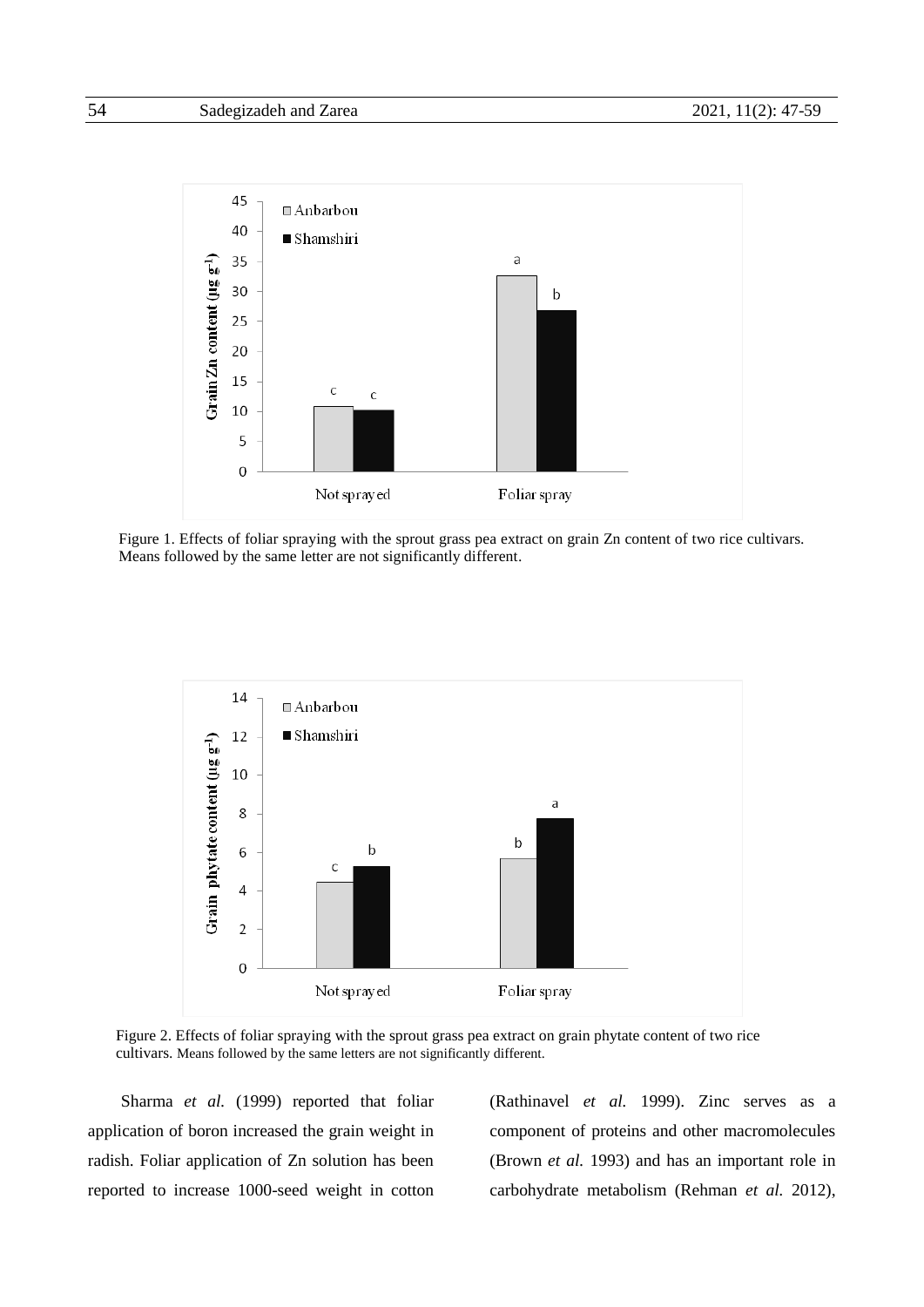protein and starch synthesis (Hoagland 1948), starch metabolism (Jyung *et al.* 1975), auxin synthesis (Tsui 1948), sucrose biosynthesis (Shrotri *et al.* 1980), the structural integrity of cytoplasmic ribosomes (Prask and Plocke 1971), phosphate metabolism (Reed 1946), and photosynthetic enzymes (Seethambaram and Das 1985). Enhancement in grain weight in this study because of the application of the grass pea sprout extract might be due to the improvement of translocation and accumulation of food reserves from sources (leaf and stem) to sink (filling grain).

## *Grain zinc, phosphorus, and phytate*

Phytate is generally indigestible by monogastric animals. After translocation, phosphorus is stored in the form of phytate in the seed. Translocated P from the root, stem, and leaves to filling seeds would be converted into phytic acid, as the indigestible source of P for non-ruminants. It has been estimated that up to 80% of the total P concentration in seeds is converted into phytic acid. Phytic acid preserved in seed acts as a source of P and other cations for germinating seed and early seedling growth. Besides, phytate chelates various divalent cations. It has been reported that phytate chelates magnesium, copper, zinc, iron, and calcium in dietary phytate (Erdman *et al.* 1981; Holm *et al.* 2002). No study has been carried out to investigate the effect of foliar spray with bioactive substances extracted from the sprouted seeds on zinc, P, and phytic acid. Although the sprouted grass pea extract in this study resulted in an increase in phytic acid in seeds but also increased the grain Zn content. Micronutrients such as Zn are often limiting crop yields, especially in calcareous soils (Lakshmi *et al.* 2021). Besides, foliar spray with the grass pea extract also enhanced the phosphorus content in the seed. It has been found that in soil without Zn deficiency, the application of Zn reduces the phytic content of seeds (Yang *et al.* 2011). Soil Zn level of 0.8 mg  $Zn$  kg- $1$  has been suggested as the critical soil Zn level for the occurrence of Zn deficiency (Dobermann and Fairhurst 2000). The soil was not deficient in the plant's available Zn  $(28.98 \text{ mg} \text{ Kg}^{-1})$  and the irrigation water contained 0.01 ppm Zn. Although, spraying with the grass pea extract increased the phytic acid of both cultivars but the ratio of phytic acid to Zn content in the grain decreased drastically (from 46.11 to 22.55). It has been reported previously that elevated seed Zn content through zinc fertilization reduced seed content of phytic acid (Saha *et al.* 2020). Overall, the effect of foliar spray with substances extracted from the sprouted seeds of grass pea improved agronomic characteristics and nutrients content such as Zn and P, and highly decreased the ratio of phytic acid to Zn content. Also, Anbarbou was a better-responding cultivar to the sprout extract than Shamshiri. Furthermore, it seems that besides the role of zinc in translocation and accumulation of food reserves from sources to sink, improved grain yield could be also attributed to the other properties of the grass pea sprout extract.

### *Net photosynthesis and water use efficiency*

In this study, foliar spray improved net photosynthesis  $(P_N)$  and water use efficiency (WUE). The improvement in  $P_N$  and WUE may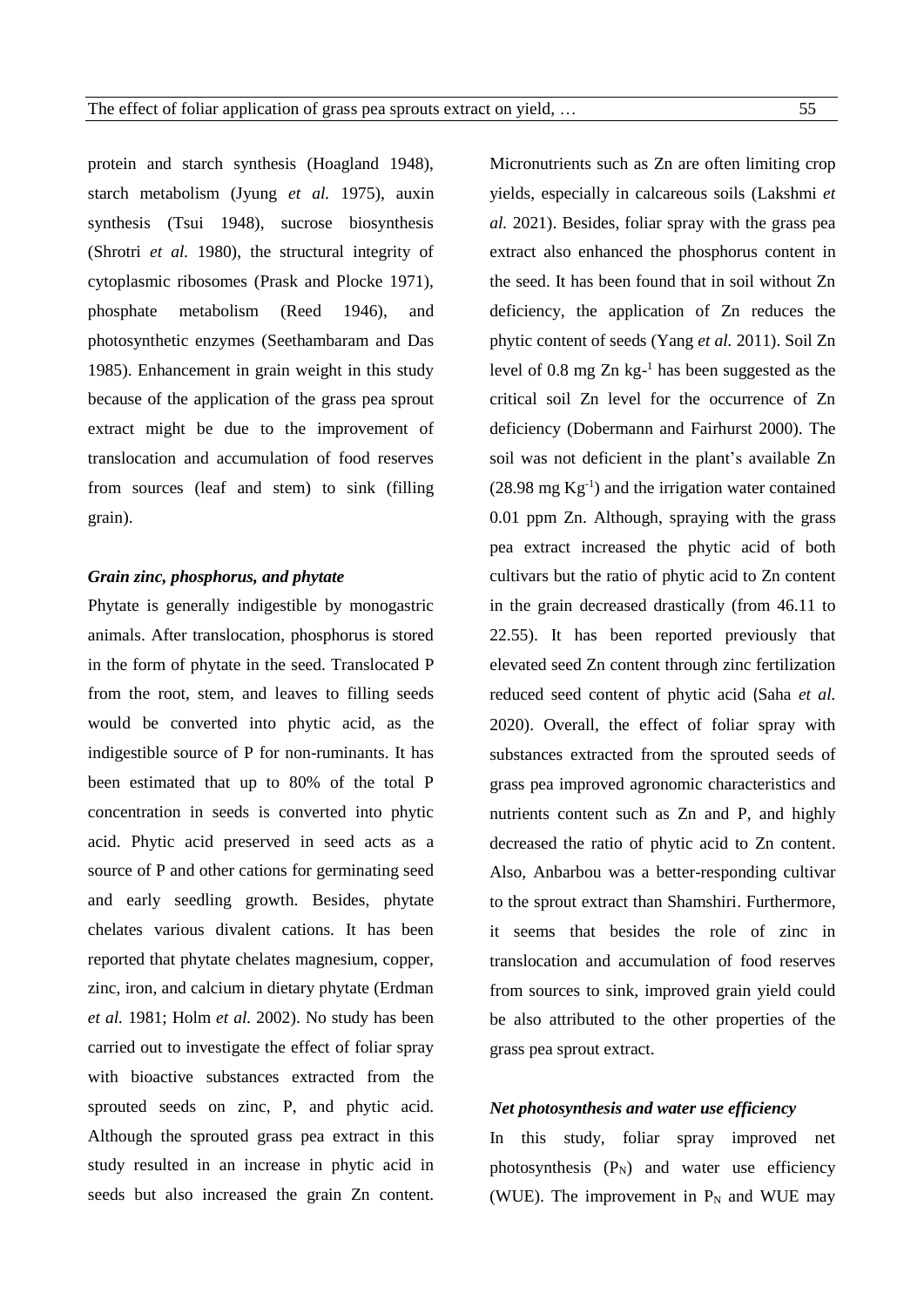partly be attributed to the effect of zinc existing in the grass pea extract. Zn involves in various physiological processes such as carbohydrate metabolism (Rehman *et al.* 2012). The improved number of grains per panicle and panicle number per plant in this study was presumably due to improved  $P_N$  and WUE.

**Conclusions**

The present study represented the promising effect of foliar spraying with the grass pea sprout extract to increase the grain Zn content, seedling growth, and yield of the transplanted rice. Foliar application of the grass pea sprout extract (2%) had also a significant effect on grain phosphorus

and phytate. Although in this study, the grass pea sprout extract increased the phytic acid of the seeds but also increased drastically the grain Zn content, resulting in a large decrease in the ratio of phytic acid to Zn content.

### **Acknowledgments**

We gratefully thank Ilam University, Iran, for its financial support.

### **Conflict of Interest**

The authors declare that they have no conflict of interest with any organization concerning the subject of the manuscript.

### **References**

- Akpinar N, Ali Akpinar M, and Türkoğlu Ş, 2001. Total lipid content and fatty acid composition of the seeds of some *Vicia* L. species. Food Chemistry 74(4): 449-453.
- Al-Hussaini MK and Alsaadawi IS, 2013. Mitigation of drought stress effect on growth and productivity of mung bean by foliar application of sorghum water extract. Iraqi Journal of Science 54(3): 560-568.
- Augustin J and Klein BP, 1989. Nutrient composition of raw, cooked, canned and sprouted legumes. In: Matthews RH (Ed). Legumes, Chemistry, Technology and Human Nutrition. Pp. 187-217. Marcel Dekker, New York.
- Balakrishnan K and Natarajarathinam N, 1996. Effect of zinc supplements on yield and yield components in certain rice varieties. Madras Agricultural Journal 73: 596-600.
- Behrouznajhad S and [Zehtab-Salmasi](https://breeding.tabrizu.ac.ir/?_action=article&au=17886&_au=Saeid++Zehtab-Salmasi) S, 2011. Effects of foliar application of Fe and Zn on seed yield and mucilage content of psyllium (*Plantago psyllium*) at different stages of maturity. Journal of Plant Physiology and Breeding 1: 21-27.
- Boonchuay P, Cakmak I, Rerkasem B, and Prom-U-Thai C, 2013. Effect of different foliar zinc application at different growth stages on seed zinc concentration and its impact on seedling vigor in rice. Soil Science and Plant Nutrition 59(2): 180-188.
- Brown PH, Cakmak I, and Zhang Q, 1993. Form and function of zinc plants. In: Robson AD (Ed). Zinc in Soils and Plants. Pp 93-106, Springer, Dordrecht. The Netherlands.
- Chapman HD and Pratt PF, 1961. Ammonium vanadate–molybdate method for determination of phosphorus. In: Chapman HD and Pratt PF (Eds). Methods of analysis for soils, plants, and water. Pp. 184-203. Agriculture Division, University of California, Berkeley, USA.
- Dobermann A and Fairhurst TH, 2000. Rice: nutrient disorders and nutrient management. Handbook Series, Potash & Phosphate Institute (PPI), Potash & Phosphate Institute of Canada (PPIC) and International Rice Research Institute, Philippine, 191.
- DuBois M, Gilles KA, Hamilton JK, Rebers PA, and Smith F, 1956. Colorimetric method for determination. of sugars and related substances. Analytical Chemistry 28(3): 350-356.
- Elizabeth KS, Chandrasekaran P, and Nair VM, 1988. Effect of soil and foliar application of N and P on the yield and quality of blackgram (*Vigna mungo* L.). Agricultural Research Journal of Kerala 26: 66-72.
- Emre İ, Şahin A, Yilmaz Ô, and Genç H, 2010. Compositions of seed fatty acids in some *Lathyrus* taxa from Turkey. Acta Botanica Gallica 157(2): 241-246.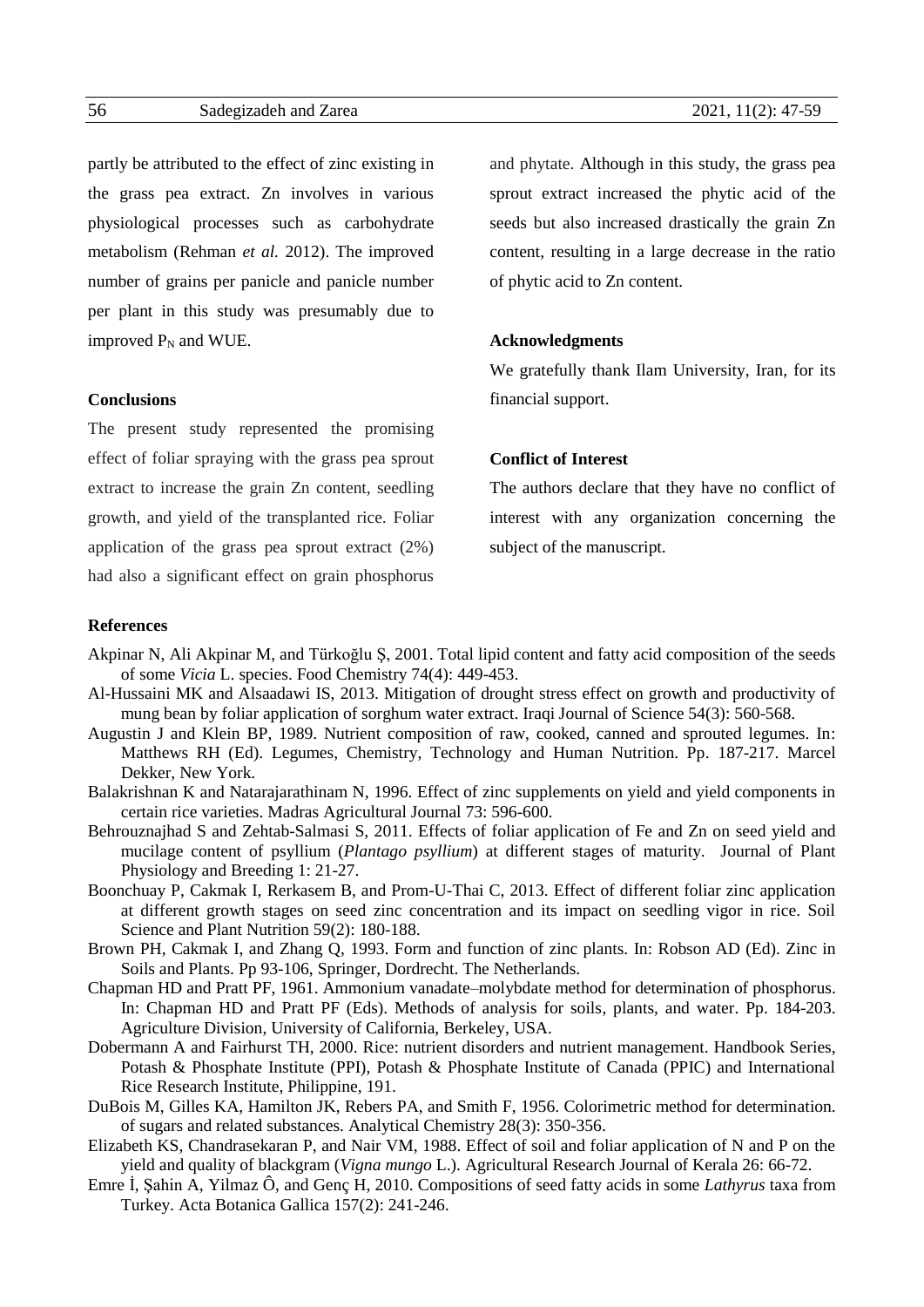- Erdman Jr., JW, 1981. Bioavailability of trace minerals from cereals and legumes. Cereal Chemistry 58: 21- 26.
- Eskin NAM and Wiebe S, 1983. Changes in phytase activity and phytate during germination of two Faba bean cultivars. Journal of Food Science 48(1): 270-271.
- Greer HAL and Anderson IC, 1965. Response of soybeans to triiodobenzoic acid under field conditions. Crop Science 5(3): 229-232.
- Haug W and Lantzsch H, 1983. Sensitive method for the rapid determination of phytate in cereals and cereal products. Journal of the Science of Food and Agriculture 34(12): 1423-1424.
- Hoagland DR, 1948. Lectures on the inorganic nutrition of plants. Second edition. Chronica Botanica Company, Waltham, MA, USA.
- Holm PB, Kristiansen KN, and Pedersen HB, 2002. Transgenic approaches in commonly consumed cereals to improve iron and zinc concentration and bioavailability. The Journal of Nutrition 132: 514S-516S.
- Hussain MK, Aziz A, Ditta HMA, Azhar MF, El-Shehawi AM, Hussain S, Mehboob N, Hussain M, and Farooq S, 2021. Foliar application of seed water extract of *Nigella sativa* improved maize growth in cadmium-contaminated soil. PLoS ONE 16: e0254602.
- Jyung WH, Ehmann A, Schlender KK, and Scala J, 1975. Zinc nutrition and starch metabolism in *Phaseolus vulgaris* L. Plant Physiology 55(2): 414-420.
- Kalita MM, 1989. Effect of phosphorus and growth regulator on mungbean (*Vigna radiata*). Indian Journal of Agronomy 34(2): 236-237.
- Kavipriya R, Dhanalakshmi PK, Jayashree S, and Thangaraju N, 2011. Seaweed extract as a biostimulant for legume crop, green gram. Journal of Ecobiotechnology 3(8): 16-19.
- Lakshmi PV, Singh SK, Pramanick B, Kumar, M, Laik R, Kumari A, Shukla AK, Abdel Latef AAH, Ali OM, Hossain A, 2021. Long-term zinc fertilization in calcareous soils improves wheat (*Triticum aestivum* L.) productivity and soil zinc status in the rice–wheat cropping system. Agronomy 11: 1306.
- [Lisiewska](https://pubmed.ncbi.nlm.nih.gov/?term=Lisiewska+Z&cauthor_id=14727766) Z, Korus A, and [Kmiecik](https://pubmed.ncbi.nlm.nih.gov/?term=Kmiecik+W&cauthor_id=14727766) W, 2003. Changes in chemical composition during development of grass pea (*Lathyrus sativus* L.) seeds. Nahrung 47(6): 391-396.
- Lowry OH, Rosebrough NJ, Farr AL, and Randall RJ, 1951. Protein measurement with the Folin phenol reagent. Journal of Biological Chemistry 193(1): 265-275.
- Luo HW, Xing PP, Liu JH, Lai RF, He LX, Zhang TT, and Tang XR, 2020. Application of ornithine-induced regulation in yield formation, grain quality and aroma of fragrant rice. Cereal Research Communications 48: 485-492.
- Mo ZW, Ashraf U, Pan SG, Kanu AS, Li W, Duan MY, Tian H, and Tang XR, 2016. Exogenous application of plant growth regulators induces chilling tolerance in direct seeded super and non-super rice seedlings through modulations in morpho-physiological attributes. Cereal Research Communications 44(3): 524- 534.
- Obizoba IC and Egbuna HI, 1992. Effect of germination and fermentation on the nutritional quality of bambara nut (*Voandzeia subterranea* L. Thouars) and its product (milk). Plant Foods for Human Nutrition 42: 13-23.
- Prask JA and Plocke DJ, 1971. A role for zinc in the structural integrity of cytoplasmic ribosomes of *Euglena gracilis*. Plant Physiology 48(2): 150-155.
- Rathinavel K, Dharmalingam C, and Paneerselvam S, 1999. Effect of micronutrient on the productivity and quality of cotton seed cv. TCB 209 (*Gossypium barbadense* L.). Madras Agricultural Journal 86: 313- 316.
- Reed HS, 1946. Effects of zinc deficiency on phosphate metabolism of the tomato plant. American Journal of Botany 33(10): 778-784.
- Rehman H, Aziz T, Farooq M, Wakeel A, and Rengel Z, 2012. Zinc nutrition in rice production systems: a review. Plant and Soil 361: 203-226.
- Saha BN, Saha S, Saha S, Deb RoyP, Bhowmik A, and Hazra GC, 2020. Zinc (Zn) application methods influences Zn and iron (Fe) bioavailability in brown rice. Cereal Research Communications 48: 293- 299.
- Seethambaram Y and Das VSR, 1985. Photosynthesis and activities and C3 and C4 photosynthetic enzymes under zinc deficiency in *Oryza sativa* L. and *Pennisetum americanum (*L*.)* Leeke. Photosynthetica 19: 72-79.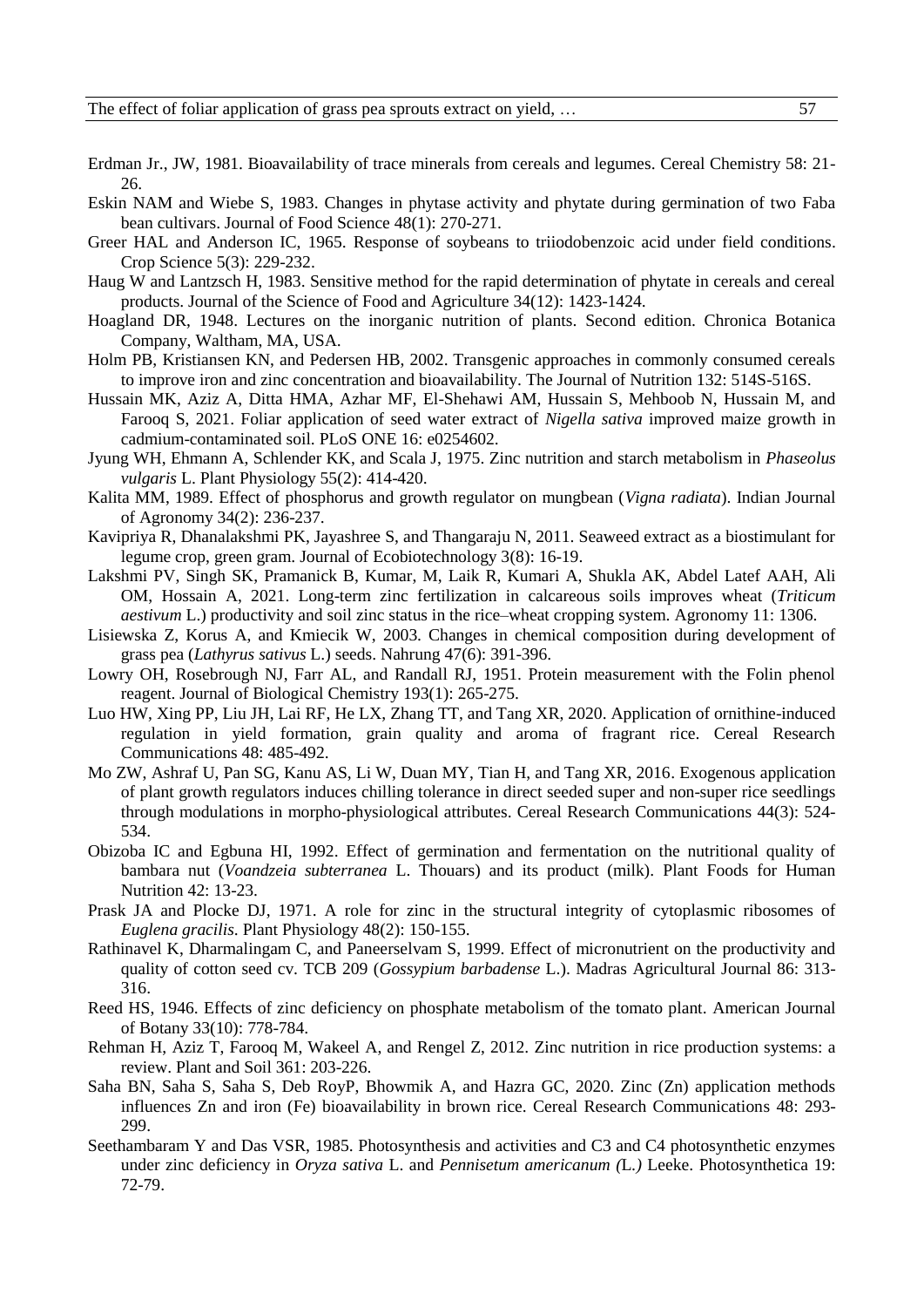- Sharma SK, Singh H, and Kohli UK, 1999. Influence of boron and zinc on seed yield and quality in radish. Seed Research 27: 154-158.
- Shi LL, Shen MX, Wu HJ, Lu CY, Mei LJ, Zhu XL, Wang HH, and Song YS, 2020. Using sowing date management to promote micronutrient quality and alleviate cadmium accumulation in rice grains. Cereal Research Communication 48: 575-583.
- Shrotri CK, Tewari MN, and Rathore VS, 1980. Effects of zinc nutrition on sucrose biosynthesis in maize. Phytochemistry 19(1): 139-140.
- Sultana N, Ikeda T, and Kashem MA, 2001. Effect of foliar spray of nutrient solutions on photosynthesis, dry matter accumulation and yield in seawater-stressed rice. Environmental
- and Experimental Botany 46(2): 129-140.
- Tsui C, 1948. The role of zinc in auxin synthesis in tomato plant. American Journal of Botany 35(3): 172- 179.
- Uriyo MG, 2000. Changes in enzyme activities during germination of cowpeas (*Vigna unguiculata*, cv. California Blackeye). Food Chemistry 73(1): 7-10.
- Veerappan V, Rangnathan U, and Mannar J, 2019. Effect of organic foliar spray with pulse sprout extract on seed yield and quality of rice (*Oryza sativa*). Journal of Plant Nutrition 42(8): 900-914.
- Vidal-Valverde C, Frias J, Sierra I, Blazquez I, Lambein F, and Kuo YH, 2002. New functional legume food by germination: effect on the nutritive value of beans lentils and peas. European Food Research and Technology 215: 472-477.
- Yang XW, Tian XH, Gale WJ, Cao YX, Lu XC, and Zhao AQ, 2011. Effect of soil and foliar zinc application on zinc concentration and bioavailability in wheat grain grown on potentially zinc-deficient soil. Cereal Research Communications 39(4): 535-543.